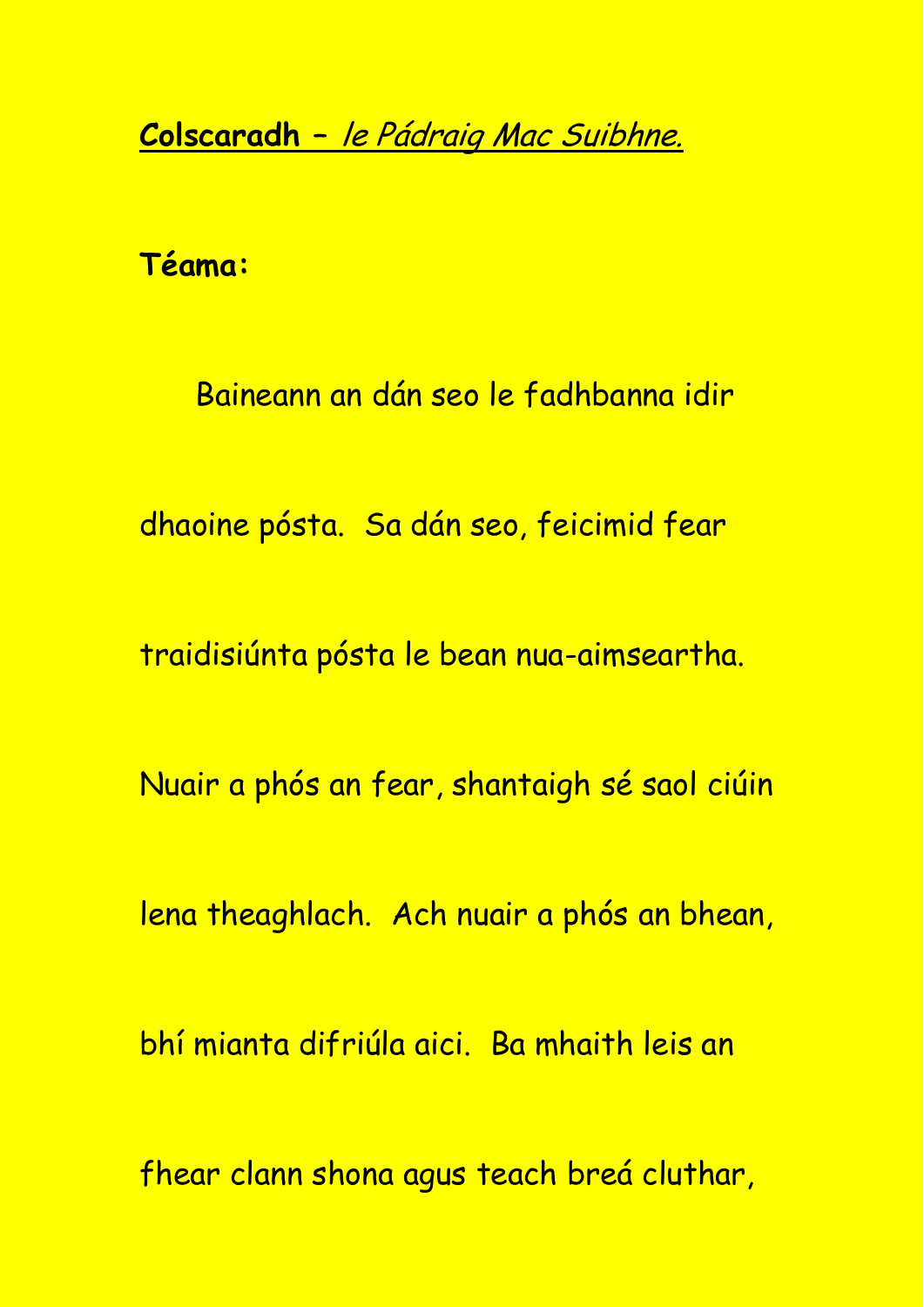ach ba mhaith leis an bhean laethanta saoire

thar lear agus meas ó dhaoine eile. Bhí

easpa tuisceana idir an bheirt, agus níor

réitigh siad le chéile. Theip ar an phósadh

agus, sa deireadh, scar siad.

**Mothúcháin:**

Is iad grá, brón agus díomá na

mothúcháin sa dán seo. Baineann an dán seo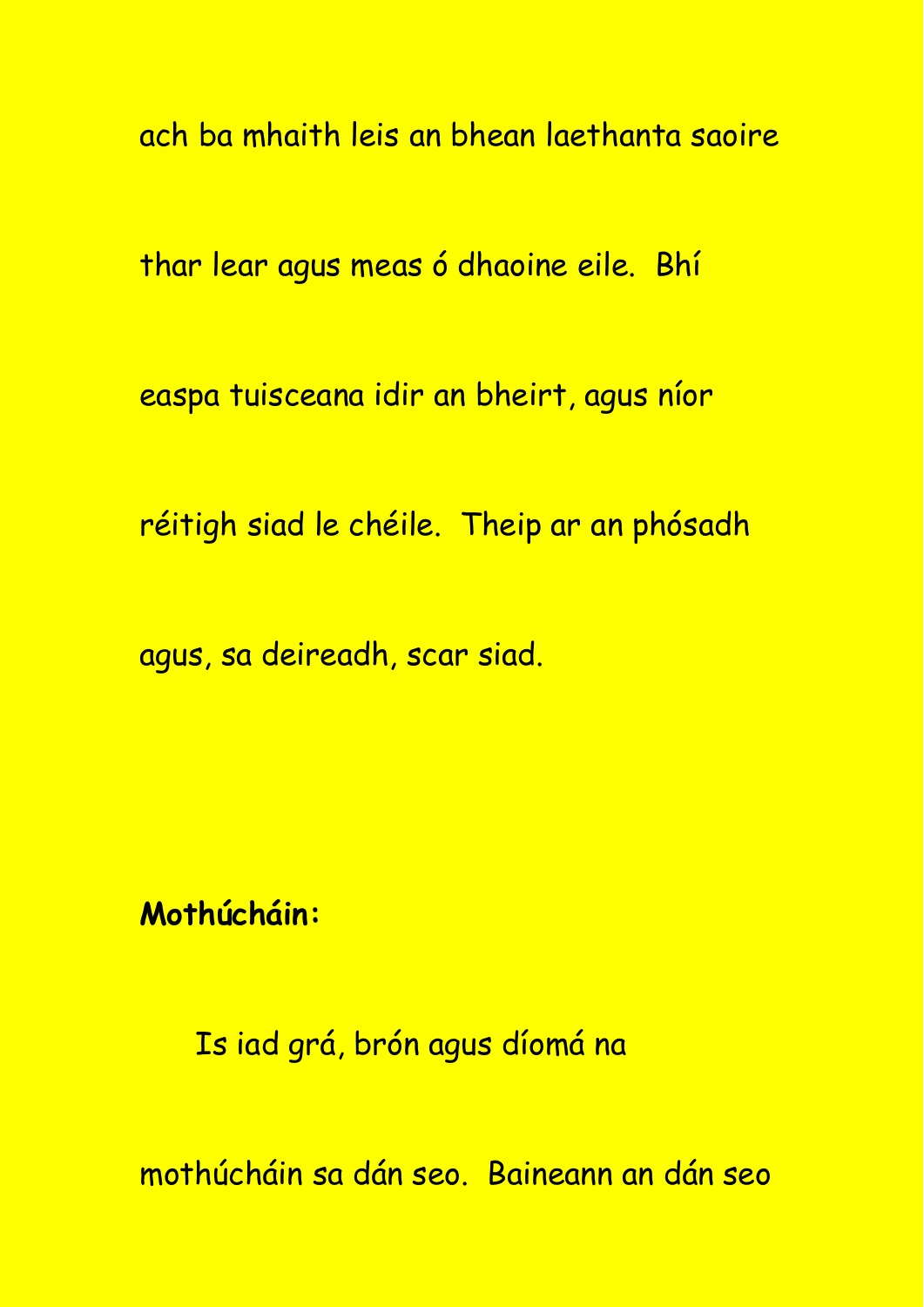le téama atá brónach ach réalaíoch. Sa chéad véarsa, feicimid pictiúr de theach breá, cluthar. Is pictiúr traidisiúnta é seo. Sa dara véarsa, feicimid pictiúr atá difriúil ar fad. Ba mhaith leis an bhean bheith neamhspleách. Ba mhaith léi a bheith cothrom lena fear chéile. Tá codarsnacht le feiceáil idir an dá shórt saoil. Tá díomá le feiceáil ag deireadh an dáin. Ní féidir na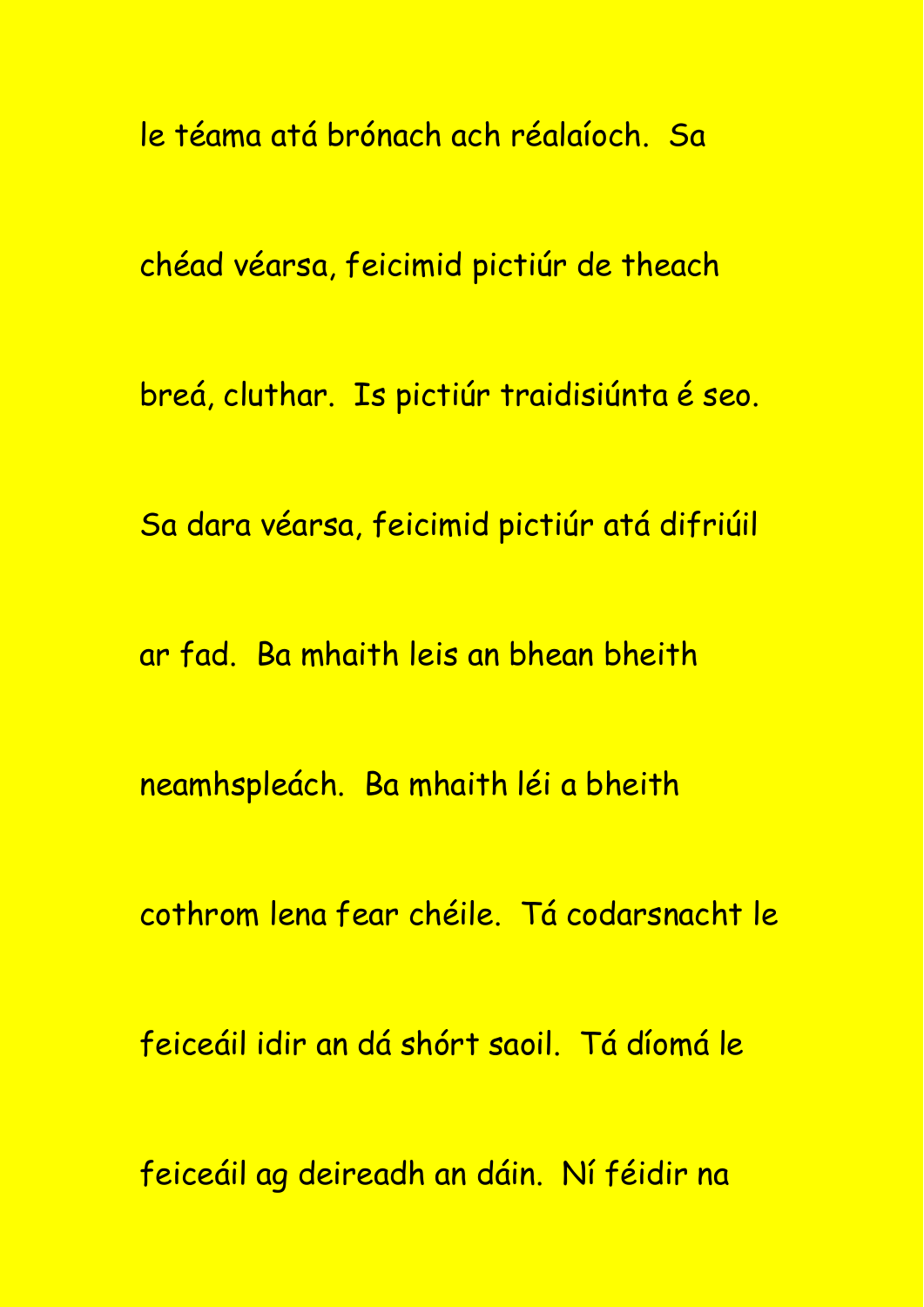fadhbanna a réiteach, agus chuir sin brón an

domhain orm <o(

**Barúl:**

Is aoibhinn liom an dán seo mar tá an

mothú ó chroí ann. Shantaigh an bheirt

rudaí difriúla, agus tá easpa tuisceana sa

phósadh. Ach tá an file réasúnta agus

cothrom –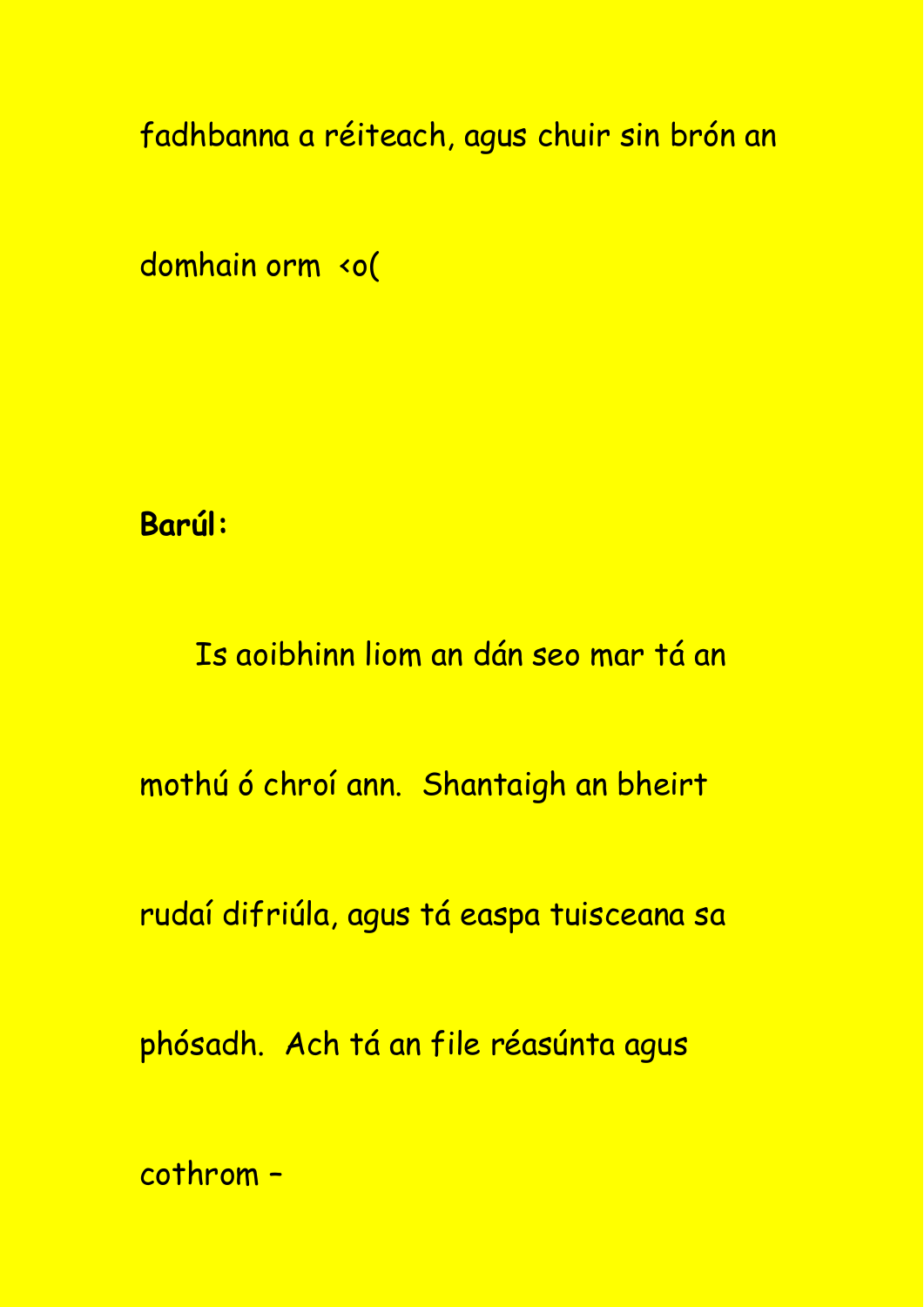Ní thógann sé taobh ar bith. Tá ceol agus

rithim le feiceáil sa dán. Tá an sórt ceangail

ag an deireadh iontach éifeachtach. Scar

siad. Tharla sé go tobann don bheirt agus

don léitheoir freisin. Is dán dea-scríofa é

seo le stíl shimplí a thaitníonn leis an

léitheoir.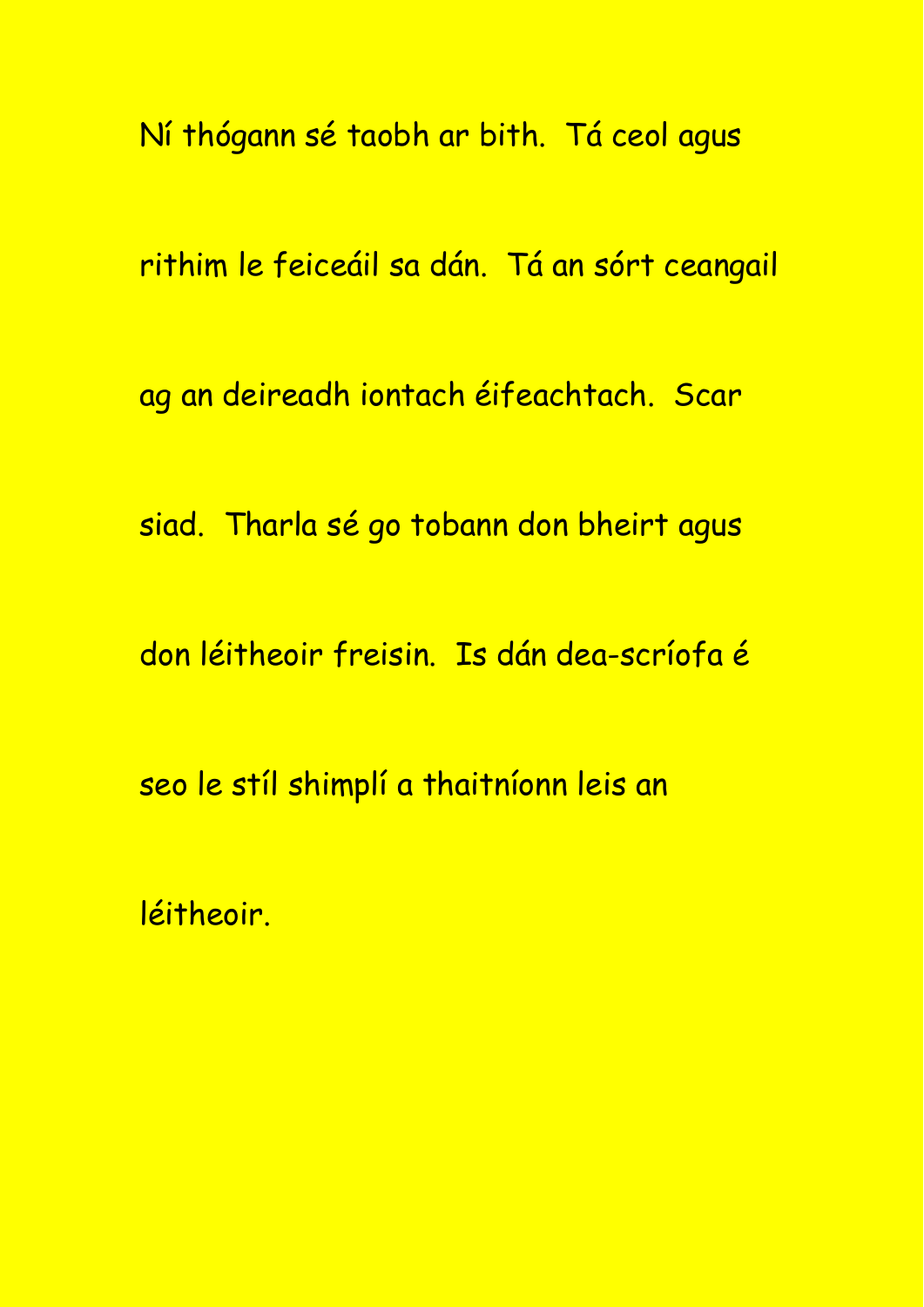## **Foclóir:**

## Fadhbanna = problems

Traidisiúnta = traditional

Nua-aimseartha = modern

Shantaigh = desired

Thar lear = abroad

Meas = respect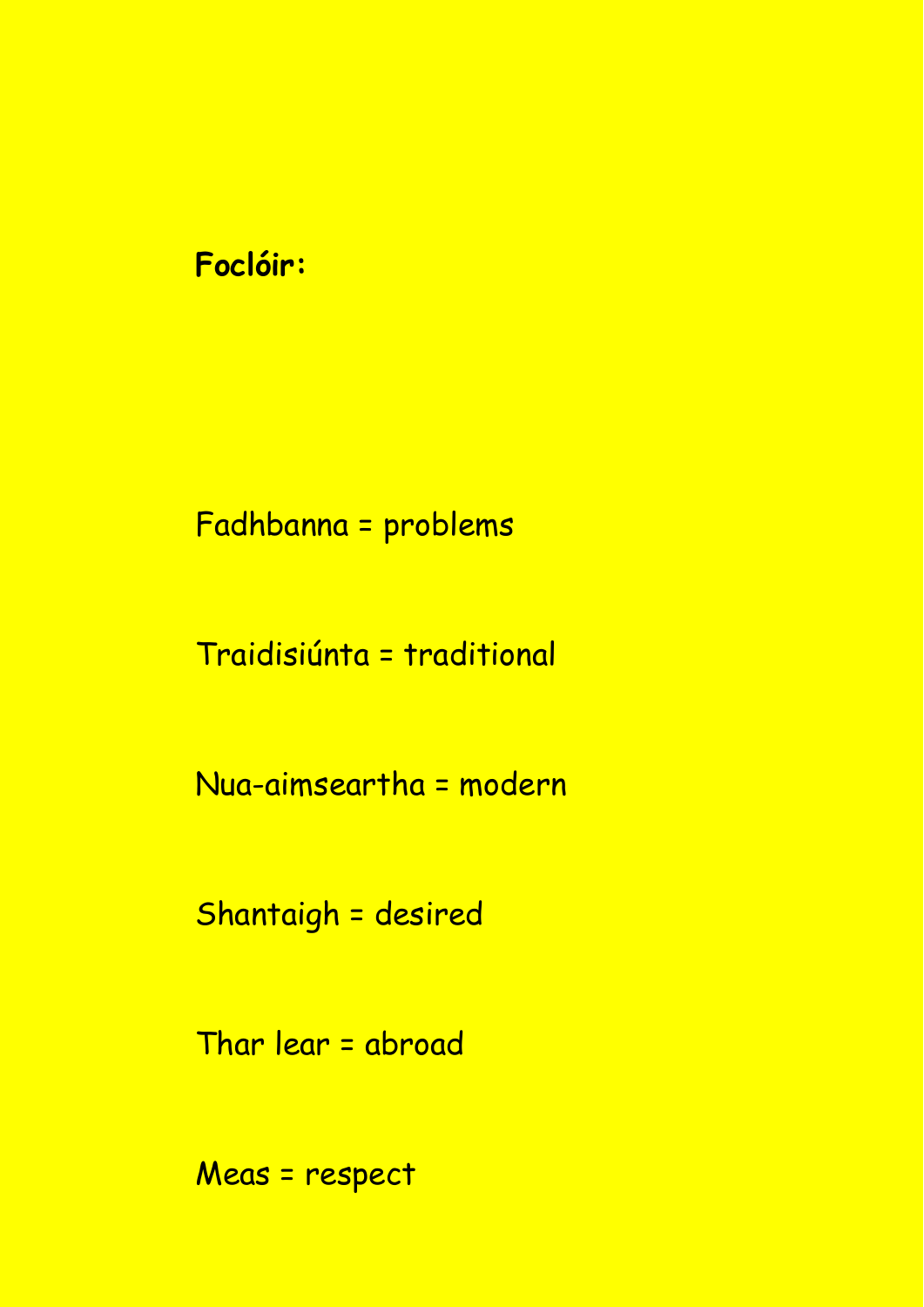Réitigh le = to get on with

Mothúcháin = emotions

Réalaíoch = realistic

Codarsnacht = contrast

Díomá = disappointment

\_\_\_ a réiteach = to solve \_\_\_

Tá an mothú ó chroí ann = It's heartfelt

Taobh ar bith = any side

Rithim = rhythm